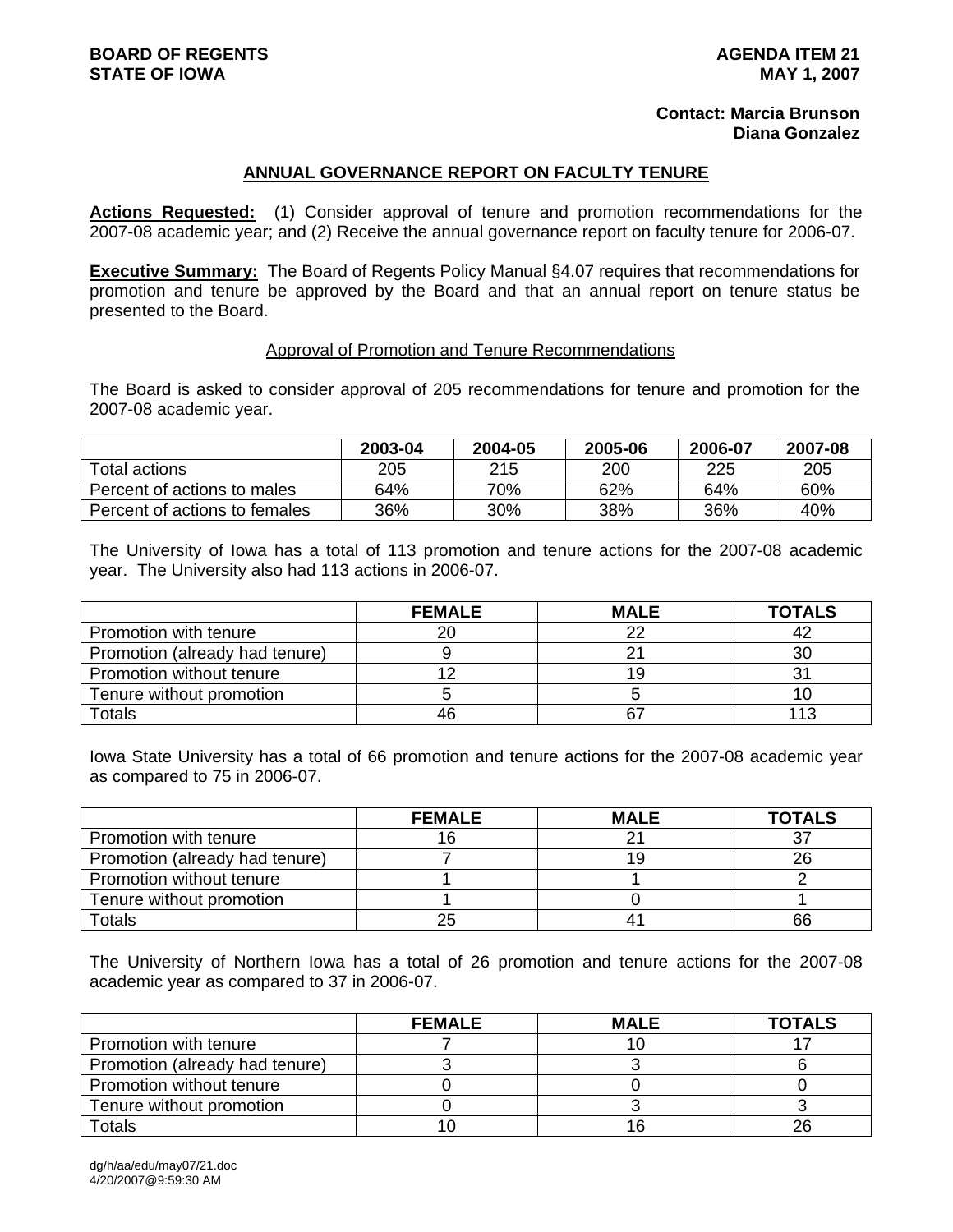### Annual Report on Faculty Tenure – 2006-07

Total faculty. In 2006-07, the total number of faculty members at the Regent universities was 5,155<sup>2</sup>, a decrease of 20 (-0.4%) from the prior year. The number of tenured faculty decreased by 12 (-0.4%); the number of tenure-track faculty decreased by 57 (-6.3%); and the number of non-tenuretrack faculty increased by 49 (+3.2%) from the prior year.

|  |  | TOTAL FACULTY AT THE REGENT UNIVERSITIES BY TENURE IN 2005-06 AND 2006-07 |  |  |  |
|--|--|---------------------------------------------------------------------------|--|--|--|
|  |  |                                                                           |  |  |  |

|                |            | 05-06      |            |              | 06-07       |            |            |              |  |
|----------------|------------|------------|------------|--------------|-------------|------------|------------|--------------|--|
|                | <b>SUI</b> | <b>ISU</b> | <b>UNI</b> | <b>TOTAL</b> | <b>SUI</b>  | ISU        | <b>UNI</b> | <b>TOTAL</b> |  |
| <b>Tenured</b> | 1,293      | 998        | 449        | 2,740        | 1,287       | 985        | 456        | 2,728        |  |
|                | (49.5%)    | (57.6%)    | (54.2%)    | (53.0%)      | (48.8%)     | (57.6%)    | (56.3%)    | (52.9%)      |  |
| Tenure-        | 400        | 360        | 141        | 901          | 386         | 328        | 130        | 844          |  |
| <b>Track</b>   | (15.3%)    | (20.8%)    | $(17.0\%)$ | $(17.4\%)$   | (14.7%)     | $(19.2\%)$ | (16.0%)    | $(16.4\%)$   |  |
| Non-           | 919        | 376        | 239        | 1,534        | 963         | 396        | 224        | 1,583        |  |
| Tenure-        | (35.2%)    | (21.6%)    | (28.8%)    | (29.6%)      | (36.5%)     | (23.2%)    | (27.7%)    | (30.7%)      |  |
| <b>Track</b>   |            |            |            |              |             |            |            |              |  |
| <b>TOTAL</b>   | $2,612^3$  | 1,734      | 829        | 5,175        | $2,636^{4}$ | 1,709      | 810        | 5,155        |  |
|                |            |            |            |              |             |            |            |              |  |

Tenure-eligible faculty. In 2006-07, the number of tenure-eligible<sup>5</sup> faculty decreased by 69 (-1.9%) from the prior year. More than three-fourths of the tenure-eligible faculty at the Regent universities is tenured.

|              |            |         | 05-06      |              | 06-07      |            |            |              |  |
|--------------|------------|---------|------------|--------------|------------|------------|------------|--------------|--|
|              | <b>SUI</b> | ISU     | <b>UNI</b> | <b>TOTAL</b> | <b>SUI</b> | ISU        | <b>UNI</b> | <b>TOTAL</b> |  |
| Tenured      | 1,293      | 998     | 449        | 2,740        | 1,287      | 985        | 456        | 2,728        |  |
|              | $(76.4\%)$ | (73.5%) | $(76.1\%)$ | 75.3%)       | $(76.9\%)$ | $(75.0\%)$ | (77.8%)    | $(76.4\%)$   |  |
| Tenure-      | 400        | 360     | 141        | 901          | 386        | 328        | 130        | 844          |  |
| <b>Track</b> | (23.6%)    | (26.5%) | (23.9%)    | (24.7%)      | $(23.1\%)$ | $(25.0\%)$ | (22.2%)    | (23.6%)      |  |
| <b>TOTAL</b> | 1,693      | 1,358   | 590        | 3,641        | 1,673      | 1,313      | 586        | 3,572        |  |
|              |            |         |            |              |            |            |            |              |  |

 $5$  Tenure-eligible includes tenured and tenure-track faculty members.

<sup>&</sup>lt;u>2</u><br><sup>2</sup> In 2006-07, the total number of faculty at the three universities, including 1,884 non-paid clinical or adjunct faculty members at SUI, was 7,039.<br><sup>3</sup> The tatal number of faculty at SUI.

The total number of faculty at SUI was 4,428 in 05-06. However, it was appropriate to remove from the base the 1,816 non-tenure-track faculty members classified as clinical or adjunct who do not receive a salary.

<sup>&</sup>lt;sup>4</sup> The total number of faculty at SUI is 4,520 in 06-07. However, it is appropriate to remove from the base the 1,884 non-tenure-track faculty members classified as clinical or adjunct who do not receive a salary. 5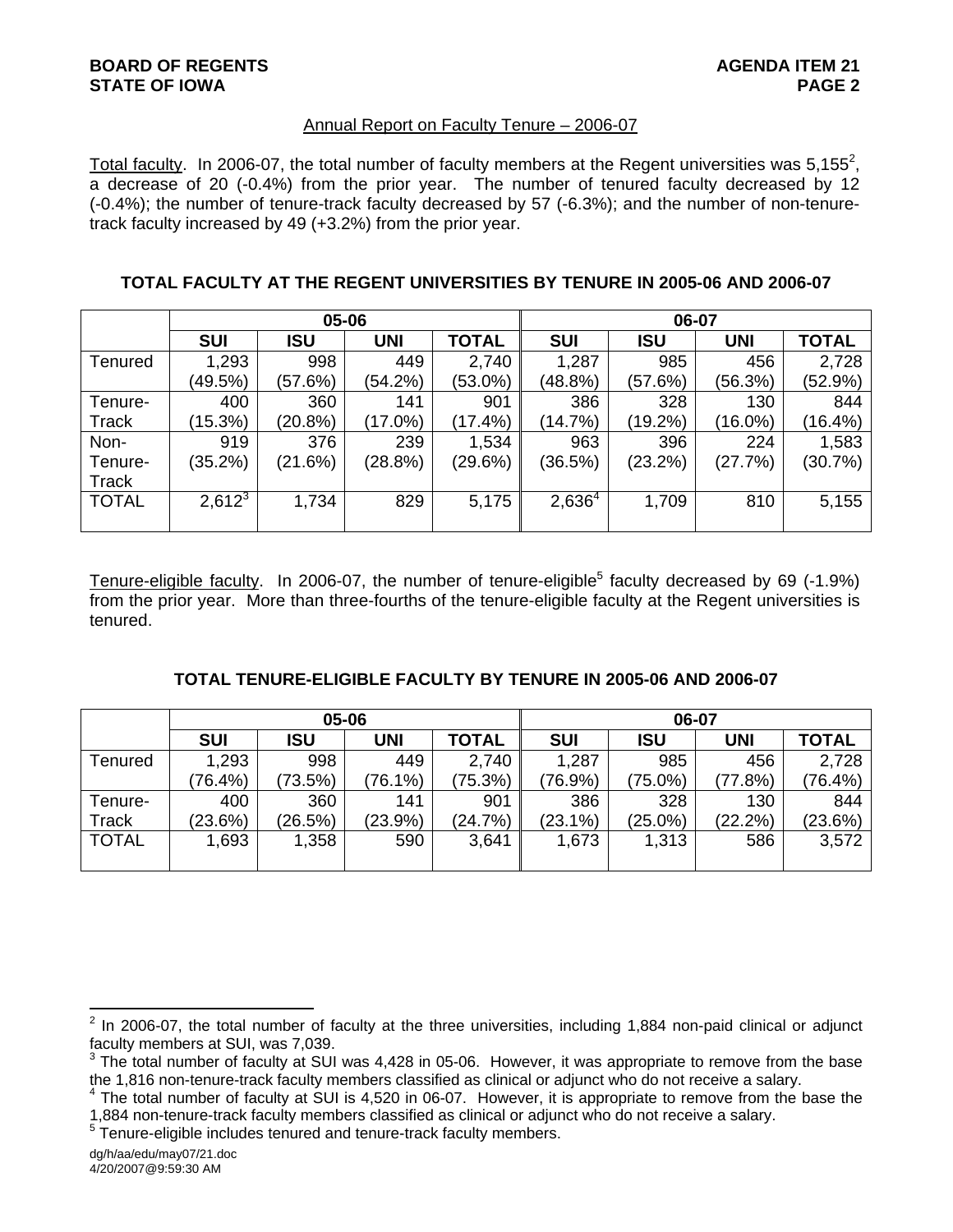### **BOARD OF REGENTS** AGENER AGENER AGENER 21 **STATE OF IOWA** PAGE 3

Tenure trends.

- $m$  The number of total faculty has increased every year for the past five years.
- $m$  The number of tenured faculty decreased slightly in 2006-07, it represents the second lowest number during the past 20 years.
- $m$  During the past three years, there has been a decrease in the number of tenure-track faculty.
- $m$  The number of tenure-eligible minority faculty members is at an all time high, with yearly increases since 2002-03.
- $m$  The number of tenure-eligible female faculty members remained essentially the same as the prior year, although during the past five years there have been major fluctuations.
- **\*\*** The number of departments with 70% or more of tenure-eligible faculty who are tenured (151) increased significantly from the prior year; this represents approximately 70% of the total number of departments.
- $m$  The total number of non-tenure track faculty increased again this year for the seventh straight year; it is the highest number (3,467<sup>6</sup>) during the past 20 years. The number of non-tenure-track faculty members represents almost 50% of the total faculty.
- the The majority of tenured and tenure-track faculty is employed on a full-time basis, while the majority of non-tenure-track faculty is employed on a part-time basis.

Board's Strategic Plan. The Faculty Tenure Report addresses the Board's Strategic Plan strategy to "expand educational experiences for Iowa's future workforce and foster cultural understanding by recruiting and retaining a highly qualified and diverse faculty, staff, and administration" (1.1.3).

# **Background:**

# Definition of tenure.

- $m$  Tenure is a contractual employment status under which faculty appointments are continued indefinitely. At most institutions, tenured faculty members are subject to dismissal only for adequate cause or financial exigency.
- $\ddot{\mathbf{m}}$  Tenure is typically awarded to a faculty member who serves a probationary period that lasts up to seven years in a tenure-track position. After a series of annual retention proceedings, the awarding of tenure requires an affirmative recommendation based on an extensive evaluation process that typically involves reviews by peers in the field and reviews at the departmental, college, and university levels. Each year, the Board formally confers tenure upon individual faculty at the recommendation of the universities.

Tenure by gender. In 2006-07, the total number of female faculty members at the Regent universities was 1,861, an increase of 40 (+2.2%) from the prior year. The total number of male faculty members at the Regent universities was 3,294, a decrease of 60 (-1.8%) from the prior year.

 $\ddot{\mathbf{m}}$  The number of tenured female faculty members increased by 22 (+3.0%); the number of tenuretrack female faculty members decreased by 24 (-6.7%); and the number of non-tenure-track female faculty members increased by 42 (+5.8%) from the prior year.

dg/h/aa/edu/may07/21.doc ————————————————————<br><sup>6</sup> The total number of non-tenure-track faculty of 3,467 includes the 1,583 non-tenure-track faculty described in the first table and the 1,884 non-paid clinical or adjunct non-tenure track faculty members at SUI.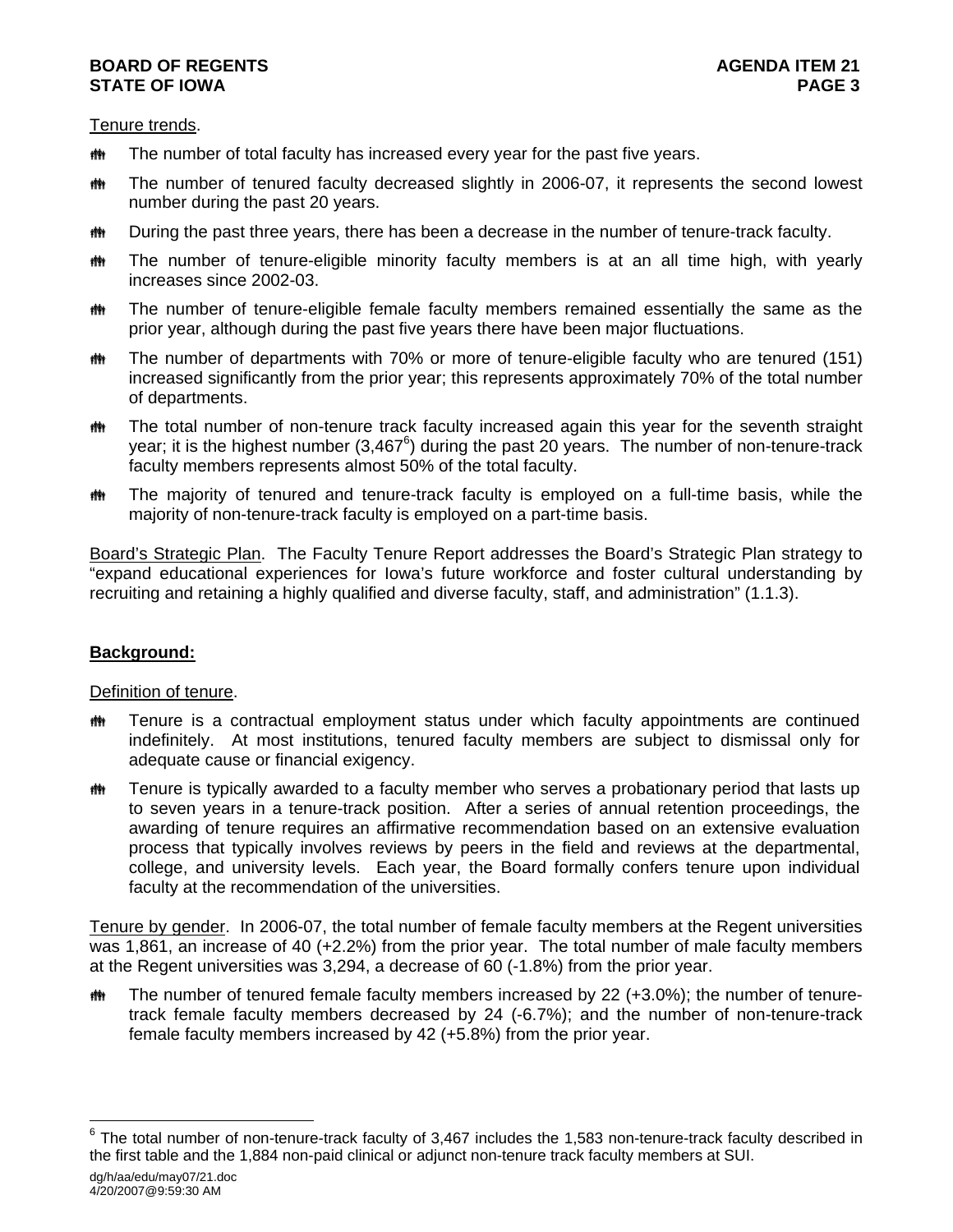# **BOARD OF REGENTS AGENDA ITEM 21 STATE OF IOWA**

 $m$  The number of tenured male faculty members decreased by 31 (-1.6%); the number of tenuretrack male faculty members decreased by 36 (-6.6%); and the number of non-tenure-track male faculty members increased by 7 (+0.9%) from the prior year.

|              |            | <b>TENURED</b> | <b>TENURE-TRACK</b> |           | <b>NON-TEN.-TRK</b> |            | <b>TOTAL</b> |            | <b>GRAND</b> |
|--------------|------------|----------------|---------------------|-----------|---------------------|------------|--------------|------------|--------------|
|              | Male       | Female         | Male                | Female    | Male                | Female     | Male         | Female     | <b>TOTAL</b> |
| <b>SUI</b>   | 956        | 331            | 239                 | 147       | 527                 | 436        | 1,722        | 914        | 2,636        |
|              | $(36.2\%)$ | (12.6%)        | $(9.1\%)$           | $(5.6\%)$ | $(20.0\%)$          | (16.5%)    | (65.3%)      | (34.7%)    |              |
| <b>ISU</b>   | 732        | 253            | 200                 | 128       | 189                 | 207        | 1,121        | 588        | 1,709        |
|              | (42.8%)    | $(14.8\%)$     | (11.7%)             | (7.5%)    | $(11.1\%)$          | $(12.1\%)$ | (65.6%)      | $(34.4\%)$ |              |
| <b>UNI</b>   | 280        | 176            | 71                  | 59        | 100                 | 124        | 451          | 359        | 810          |
|              | (34.6%)    | (21.7%)        | $(8.8\%)$           | (7.3%)    | (12.3%)             | (15.3%)    | (55.7%)      | (44.3%)    |              |
| <b>TOTAL</b> | 1,968      | 760            | 510                 | 334       | 816                 | 767        | 3,294        | 1,861      | 5,155        |
|              | (38.2%)    | (14.7%)        | $(9.9\%)$           | (6.5%)    | (15.8%)             | (14.9%)    | (63.9%)      | $(36.1\%)$ |              |

### **TOTAL FACULTY AT THE REGENT UNIVERSITIES BY TENURE AND GENDER IN 2006-07**

 $m$  The number of tenure-eligible male faculty members decreased by 67 (-2.6%); the number of tenure-eligible female faculty members remained essentially the same as the prior year at the Regent universities. Tenured female faculty members represent approximately 21% of the tenure-eligible faculty at the Regent universities.

|              | <b>TENURED</b> |            | <b>TENURE-TRACK</b> |            | <b>TOTAL</b> |            | <b>GRAND</b> |
|--------------|----------------|------------|---------------------|------------|--------------|------------|--------------|
|              | Male           | Female     | Male                | Female     | Male         | Female     | <b>TOTAL</b> |
| <b>SUI</b>   | 956            | 331        | 239                 | 147        | 1,195        | 478        | 1,673        |
|              | $(57.1\%)$     | (19.8%)    | (14.3%)             | $(8.8\%)$  | (71.4%)      | (28.6%)    |              |
| <b>ISU</b>   | 732            | 253        | 200                 | 128        | 932          | 381        | 1,313        |
|              | (55.8%)        | (19.3%)    | $(15.2\%)$          | (9.7%      | $(71.0\%)$   | $(29.0\%)$ |              |
| <b>UNI</b>   | 280            | 176        | 71                  | 59         | 351          | 235        | 586          |
|              | (47.8%)        | $(30.0\%)$ | $(12.1\%)$          | $(10.1\%)$ | (59.9%)      | $(40.1\%)$ |              |
| <b>TOTAL</b> | 1,968          | 760        | 510                 | 334        | 2,478        | 1,094      | 3,572        |
|              | (55.1%)        | (21.3%)    | (14.3%)             | $(9.3\%)$  | (69.4%)      | (30.6%)    |              |

#### **TOTAL TENURE-ELIGIBLE FACULTY BY TENURE AND GENDER IN 2006-07**

Tenure by race/ethnicity. In 2006-07, the total number of minority faculty members at the Regent universities was 738, an increase of 42 (+6.0%) from the prior year. The total number of non-minority faculty members at the Regent universities was 4,417, a decrease of 62 (-1.4%).

- $m$  The number of tenured minority faculty members increased by 10 (+2.9%); the number of tenure-track minority faculty members increased by 22 (+11.5%); and the number of non-tenuretrack minorities increased by 10 (+6.4%) from the prior year.
- $m$  The number of tenured non-minority faculty members decreased by 22 (-0.9%); the number of tenure-track non-minority faculty members decreased by 79 (-11.1%); and the number of non-tenure-track non-minority faculty members increased by 39 (+2.8%).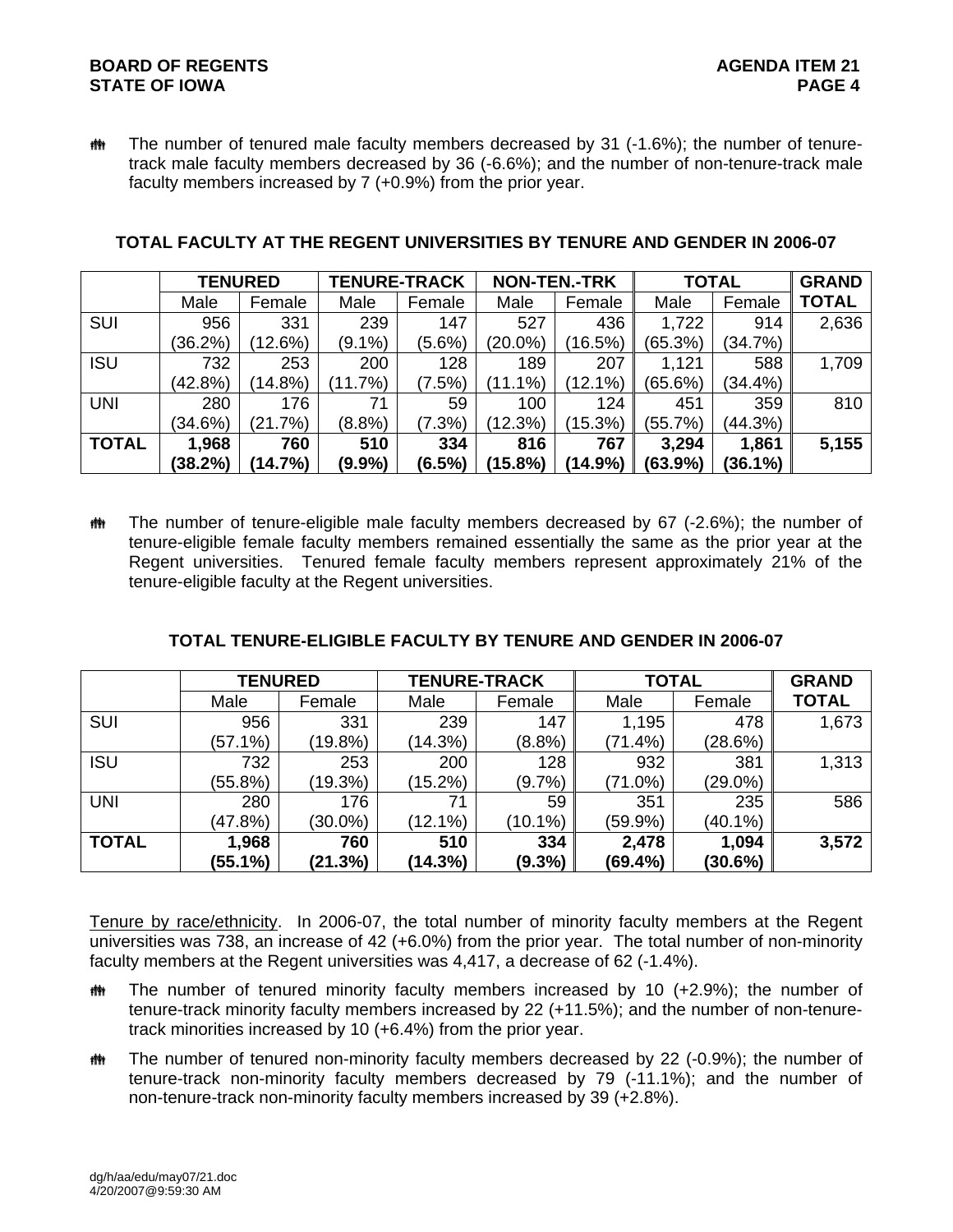# **BOARD OF REGENTS** AGENERAL BOARD OF REGENTS **STATE OF IOWA** PAGE 5

|              | <b>TENURED</b> |           | <b>TENURE-TRACK</b> |           | <b>NON-TEN.-TRK</b> |           | <b>TOTAL</b>  |            | <b>GRAND</b><br><b>TOTAL</b> |
|--------------|----------------|-----------|---------------------|-----------|---------------------|-----------|---------------|------------|------------------------------|
|              | <b>NonMin</b>  | Min       | <b>NonMin</b>       | Min       | <b>NonMin</b>       | Min       | <b>NonMin</b> | Min        |                              |
| <b>SUI</b>   | 1,133          | 154       | 282                 | 104       | 865                 | 98        | 2,280         | 356        | 2,636                        |
|              | $(43.0\%)$     | $(5.9\%)$ | (10.7%)             | $(3.9\%)$ | (32.8%)             | (3.7%)    | (86.5%)       | (13.5%)    |                              |
| <b>ISU</b>   | 827            | 158       | 242                 | 86        | 342                 | 54        | 1,411         | 298        | 1,709                        |
|              | (48.4%)        | $(9.2\%)$ | $(14.2\%)$          | $(5.0\%)$ | $(20.0\%)$          | (3.2%)    | (82.6%)       | (17.4%)    |                              |
| <b>UNI</b>   | 409            | 47        | 107                 | 23        | 210                 | 14        | 726           | 84         | 810                          |
|              | $(50.5\%)$     | $(5.8\%)$ | $(13.2\%)$          | $(2.9\%)$ | (25.9%)             | $(1.7\%)$ | $(89.6\%)$    | (10.4%)    |                              |
| <b>TOTAL</b> | 2,369          | 359       | 631                 | 213       | 1,417               | 166       | 4,417         | 738        | 5,155                        |
|              | (46.0%)        | $(7.0\%)$ | (12.2%)             | (4.1%)    | (27.5%)             | (3.2%)    | (85.7%)       | $(14.3\%)$ |                              |

### **TOTAL FACULTY AT THE REGENT UNIVERSITIES BY TENURE AND RACE/ETHNICITY IN 2006-07**

 $\ddot{\mathbf{m}}$  The number of tenure-eligible minority faculty members increased by 32 (+5.9%) and the number of tenure-eligible non-minority faculty members decreased by 101 (-3.3%) from the prior year. Tenured minority faculty members represent approximately 10% of the tenure-eligible faculty at the Regent universities.

### **TOTAL TENURE-ELIGIBLE FACULTY BY TENURE AND RACE/ETHNICITY IN 2006-07**

|              | <b>TENURED</b> |            | <b>TENURE-TRACK</b> |           | <b>TOTAL</b> |            | <b>GRAND</b> |
|--------------|----------------|------------|---------------------|-----------|--------------|------------|--------------|
|              | Non-Min        | Min        | Non-Min             | Min       | Non-Min      | Min        | <b>TOTAL</b> |
| SUI          | 1,133          | 154        | 282                 | 104       | 1,415        | 258        | 1,673        |
|              | (67.7%)        | $(9.2\%)$  | $(16.9\%)$          | $(6.2\%)$ | (84.6%)      | $(15.4\%)$ |              |
| <b>ISU</b>   | 827            | 158        | 242                 | 86        | 1,069        | 244        | 1,313        |
|              | $(63.0\%)$     | $(12.1\%)$ | $(18.4\%)$          | $(6.5\%)$ | (81.4%)      | (18.6%)    |              |
| <b>UNI</b>   | 409            | 47         | 107                 | 23        | 516          | 70         | 586          |
|              | $(69.8\%)$     | $(8.0\%)$  | (18.3%)             | (3.9%)    | $(88.1\%)$   | (11.9%)    |              |
| <b>TOTAL</b> | 2,369          | 359        | 631                 | 213       | 3,000        | 572        | 3,572        |
|              | (66.3%)        | $(10.0\%)$ | (17.7%)             | $(6.0\%)$ | $(84.0\%)$   | $(16.0\%)$ |              |

#### Availability of tenure.

- $m$  The availability of tenure and its application through a well-designed and effective system of academic peer review plays a critical role in a university's competitive ability to attract and retain talented, productive teacher-scholars.
- **\*\*\*** Most colleges and universities in the U.S. offer some form of tenured employment for faculty. The Regent universities' tenure policies, which have been approved by the Board, guide the awarding of tenure.
- **\*\*** Tenure is frequently invoked as an essential protection of academic freedom. Academic freedom is a fundamental principle of higher education that is intended to ensure the integrity of research and the curriculum.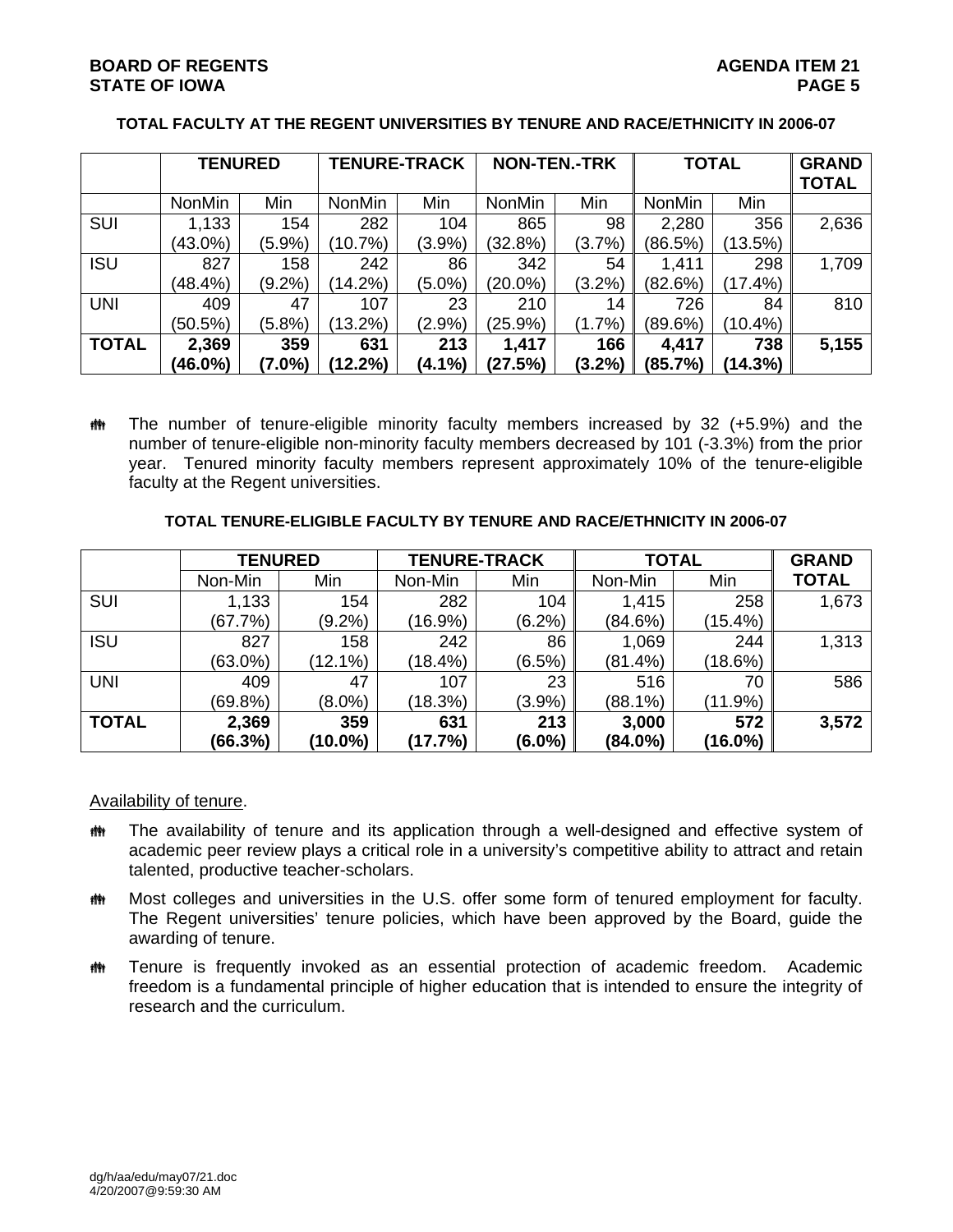# **BOARD OF REGENTS** AGENER AGENER AGENER 21 **STATE OF IOWA PAGE 6**

Comparison to peer institutions. The data from the 2005-06 AAUP Faculty Compensation Survey<sup>7</sup> for full-time faculty on a 9-10 month contract indicate that:

- **Mand At SUI**, the tenure rate<sup>8</sup> is 74.2%; at its peer institutions, the tenure rate range is 57.4% 79.4%; the median is 68.7%.
- $m$  At ISU, the tenure rate is 62.4%; at its peer institutions, the tenure rate range is 55.6% 75.3%; the median is 66.3%.
- $\ddot{\mathbf{m}}$  At UNI, the tenure rate is 74.8%; at its peer institutions, the tenure rate range is 56.9% 71.2%; the median is 65.6%.

Tenure levels. There are no national standards regarding the appropriate levels of tenure. Comprehensive analyses of tenure at the national level have concluded that an institution should not allow more than one-half to two-thirds of its faculty to be on tenure appointments.

- **th** A conclusion by the *Commission on Academic Tenure* was based on the assumption that "a larger proportion of tenured faculty is likely to curtail opportunities for the appointment and retention of younger faculty, with undesirable effects on institutional vitality…and to diminish opportunities for the recruitment and promotion of increased number of women and members of minority groups."
- $m$  Many departments at the Regent institutions exceed this level. While there may be valid reasons for the high percentages, some may be high enough to warrant attention.
	- At SUI, at least 70% of the tenure-eligible faculty is tenured in eight of the ten Colleges (Business, Dentistry, Education, Engineering, Law, Liberal Arts and Sciences, Medicine, Pharmacy), as well as the Graduate and University Colleges.
	- At ISU, at least 70% of the tenure-eligible faculty is tenured in six of the seven Colleges (Agriculture, Business, Engineering, Human Sciences, Liberal Arts and Sciences, Veterinary Medicine), as well as the Library.
	- At UNI, at least 70% of the tenure-eligible faculty is tenured in all of the Colleges (Business Administration, Education, Humanities and Fine Arts, Natural Sciences, Social and Behavioral Sciences), as well as the Library.

### Post-tenure review and faculty vitality.

- $m$  Teaching is fundamental to the mission of the Regent universities and the evaluation of teaching effectiveness is crucial to a tenure decision. Student and faculty peer evaluations are significant components of determining teaching effectiveness.
- $m$  The institutions offer a variety of programs, including professional development assignments, travel support for participation in academic conferences, teaching support centers, summer research grants, and technology enhancement opportunities to maintain and enhance faculty vitality.
- **the All of the institutions have implemented post-tenure review policies; some of the results of the** reviews have included recommendations for professional development assignments, revised portfolios that increase a faculty member's effort in an area of strength, new position responsibility statements which provide greater alignment of faculty members' efforts with department goals, and plans for phased retirement.

Attachments A-C include summaries of institutional policies and issues on tenure and post-tenure review.

dg/h/aa/edu/may07/21.doc 4/20/2007@9:59:30 AM

 7 The data do not include medical school faculty or librarians.

 $8$  The tenure rate is the proportion of tenured faculty members to all full-time faculty included in the base.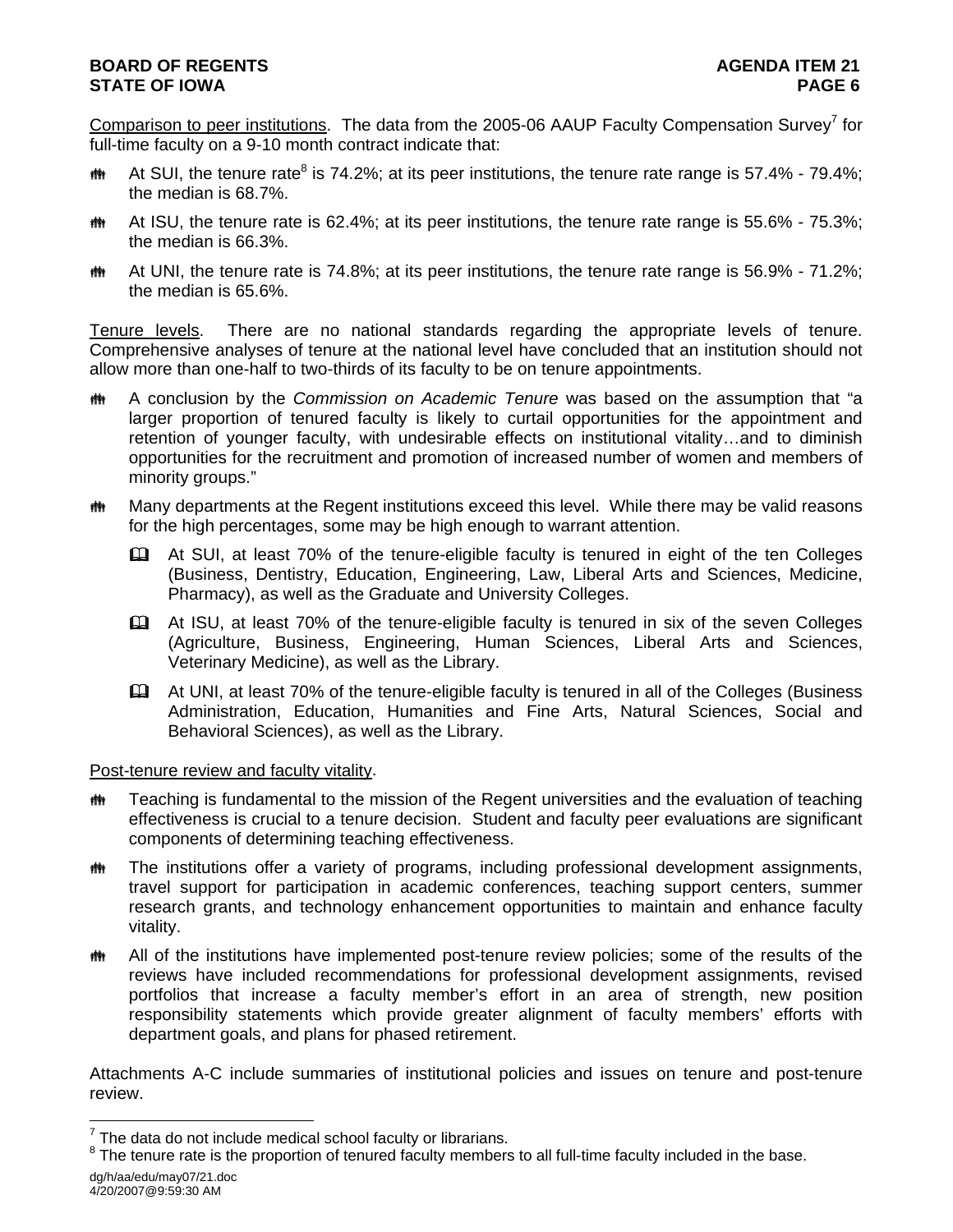# **UNIVERSITY OF IOWA**

### **Departmental/Collegiate Policies and Procedures**

The "Procedures for Tenure and Promotion Decision-Making" were developed to establish a uniform system of procedures to be used in all academic units of the University, and to help ensure that the decision to grant tenure is based on systematic evaluation and documentation of the faculty member's teaching effectiveness, scholarship, and professional contributions. University policy also states that each academic unit should develop a statement of policies and procedures that are used within that unit for faculty appointments, evaluations, and promotions. Such statements are to provide information that supplements general University policies and procedures and applies them to the department or college. The University currently has a six year probationary period ("tenure clock").

#### **Evaluation of Instructional Performance**

Because teaching is fundamental to the mission of the University, evaluation of teaching effectiveness is crucial to a tenure decision. University policy specifies that only after teaching effectiveness has been ascertained should an individual's scholarly and professional contributions be evaluated.

Methods used to evaluate teaching include assessments by both students and faculty peers. There is extensive use of instruments to obtain student opinions about teaching. Most of the opinion forms are assembled and scored through the auspices of the University Evaluation and Examination Service (EES), although many departments and colleges have developed their own instruments. Students are also given the opportunity to write comments on the EES and/or local forms, and these are provided anonymously to the faculty.

Systematic methods for peer evaluation of teaching, which involve class visitations by senior faculty, review of course materials, and other techniques, are a major focus of the Procedural Guidelines for Tenure and Promotion Decision-Making. Every college has specific guidelines for peer review of teaching which are tailored to the various types of teaching that occur across the campus (e.g., large classroom, small seminar or laboratory teaching, and clinical teaching). The student and peer evaluations contribute to a dynamic environment for the improvement of teaching. These efforts are enhanced significantly by the Center for Teaching, an important campus resource for faculty seeking to improve their teaching methods or style. The Center for Teaching offers a number of learning opportunities for faculty members, teaching assistants, and others on campus. Faculty are also evaluated regarding their research, scholarship and service.

#### **Faculty Vitality**

Vitality is one of the five goals in the SUI Strategic Plan. A key strategy is to build an exemplary University community by providing nationally competitive faculty salaries, establishing new faculty positions in critical areas, and promoting professional growth. Achieving more competitive faculty salaries continues as the University's top academic budget priority in FY07. The competitiveness of The University of Iowa's faculty salaries has fallen precipitously since the early 1990s.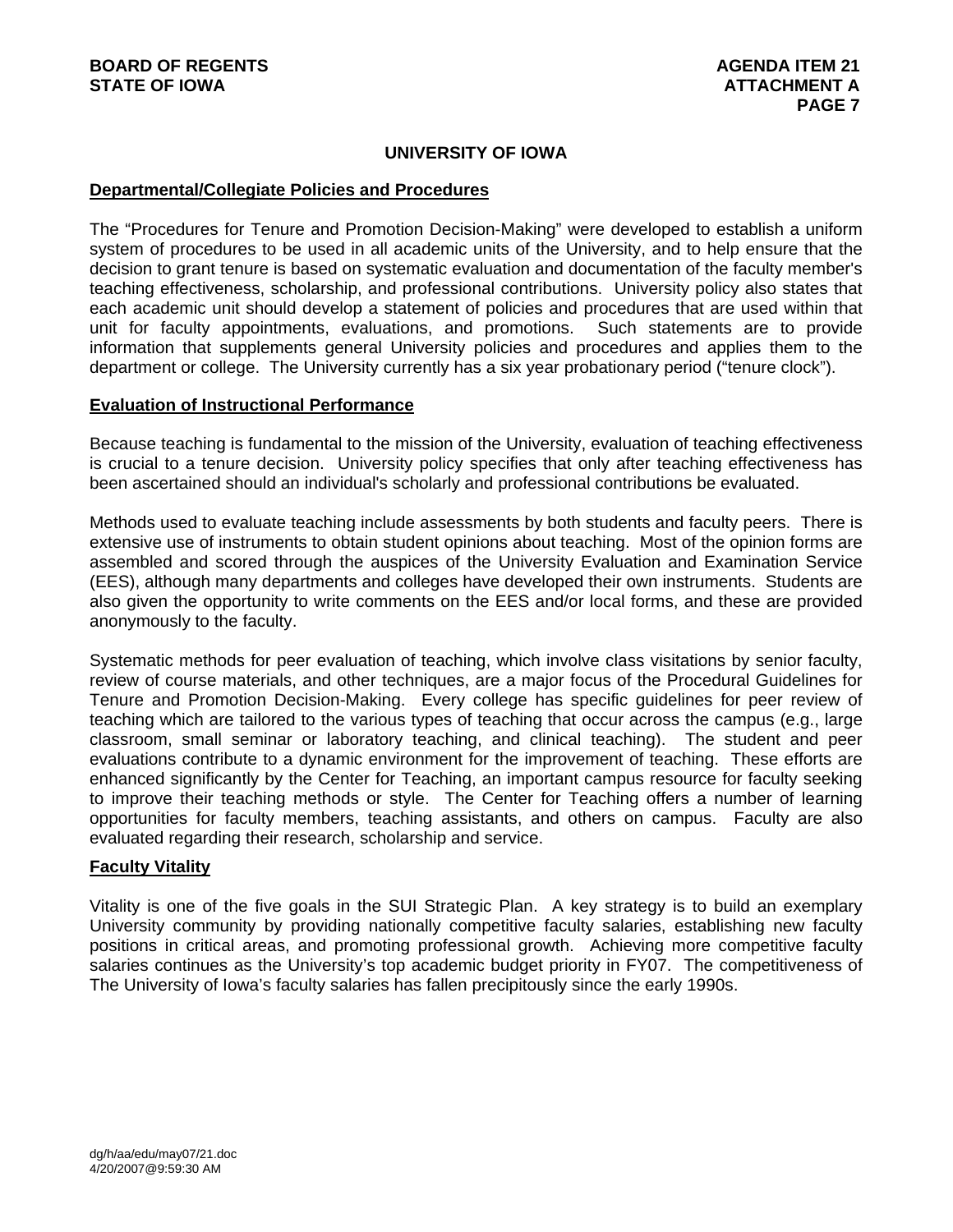Faculty Development Programs. The University continues to place emphasis on enhancing faculty vitality through a variety of professional growth programs administered across the entire campus. The UI Faculty Development Program provides opportunities for faculty to pursue programs of research, improvement-of-instruction projects, and other activities related to professional development. In 2005-06, 90 faculty members were on developmental assignment which resulted in, collectively, 1168 "products or outcomes."

During 2006-07, approximately 97 faculty members, most of whom are tenured, are or will be on developmental assignments. A number of these faculty members were able to extend their assignments by obtaining external support. Proposals for 80 new developmental assignments were received for 2007-08. In December, the Board approved a request for 61 developmental assignments. There will also be 13 continuing Faculty or Global Scholar Awards.

Starting in 1997, all new academic year probationary faculty members have been guaranteed an Old Gold Summer Fellowship upon presentation of a satisfactory written proposal to their collegiate dean. During Summer 2006, 40 faculty pursued research and instructional development efforts through this program. All such opportunities increase the intellectual vitality of the faculty and thus enhance the teaching and research programs of the University.

Conference Participation and Research Collaborations. Each year, the University, through the offices of the Provost, Vice-President for Research and the collegiate deans, provides travel funds for faculty to present their work at conferences and to visit colleagues at other institutions for collaboration or learning opportunities.

### **Status of Post-Tenure Review Implementation**

The University of Iowa's post-tenure review policy has been in place since 1989. The policy permits "variations in the combination of teaching, research, and service for a limited period of time through which faculty can make their maximum contribution to the University's mission. Because the efforts of all faculty will be marshaled in ways to assure that the talents of all at a given time are used most effectively, use of individualized portfolios and portfolios consistent with unit norms should only have a positive impact on the quality of faculty teaching and research."

Associate professors are reviewed at least every seven years. Every college has a specific policy that details the review schedule (e.g., several colleges review faculty more frequently than the minimum requirement), materials, and procedures (e.g., review committee selection), as well as how the committee's recommendations are communicated and mechanisms for the faculty member to respond. The policy works in tandem with faculty development programs and the post-tenure effort allocation policy implemented in 1997 to enhance faculty vitality. For example, reviews may result in a recommendation for a developmental assignment, a revised portfolio that increases a faculty member's effort in an area of strength, or a plan for phased retirement.

Post-tenure review and implementation of review committee recommendations are delegated to the colleges rather than centrally managed, but informal information from deans indicates that the policy works well to provide senior faculty with feedback and advice regarding their career development. By Spring 2007, 91.1% of all eligible tenured professors (in the  $6<sup>th</sup>$  year or beyond for full professors; in the  $8<sup>th</sup>$  year or beyond for associate professors) had been reviewed within the designated time period.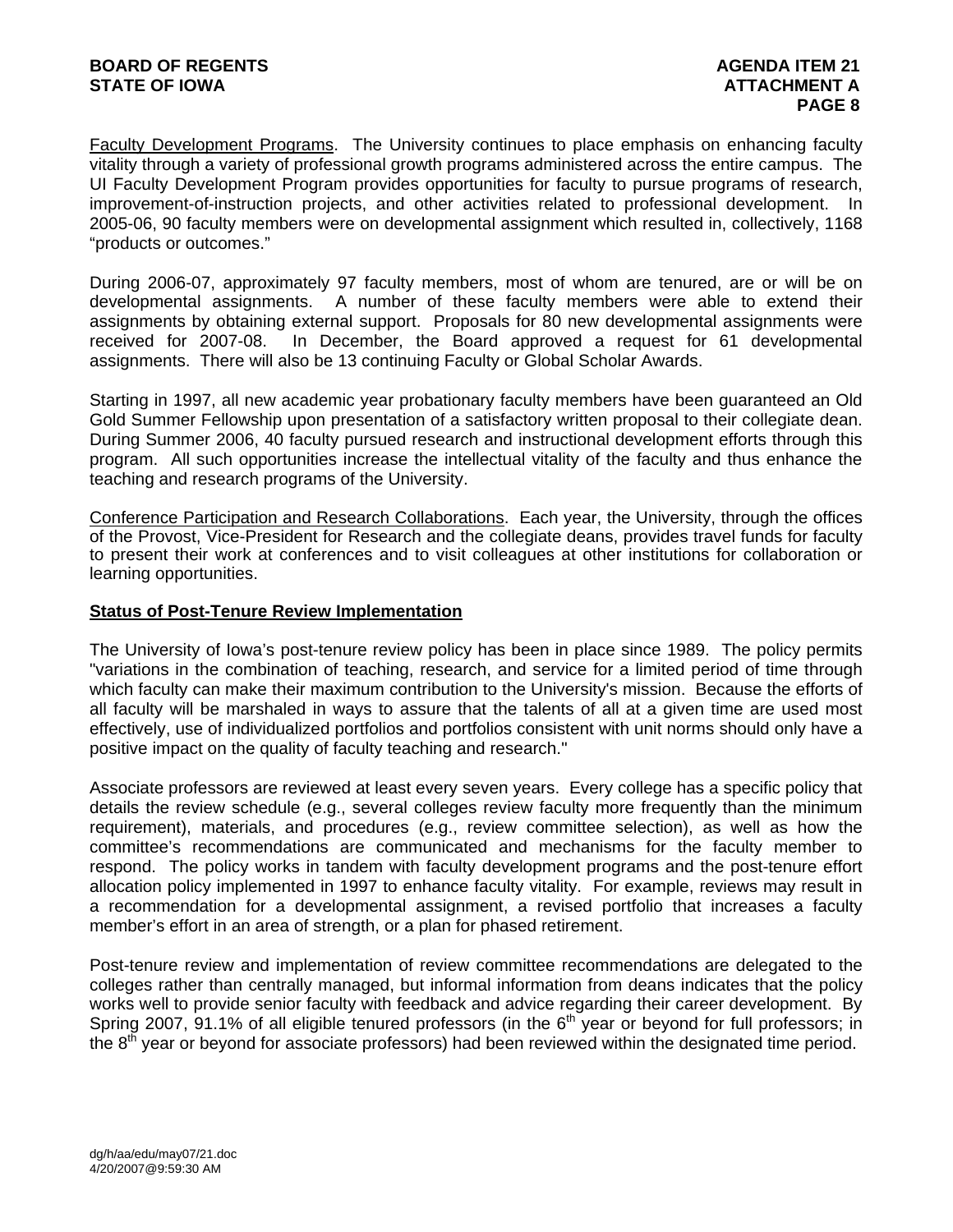### **IOWA STATE UNIVERSITY**

#### **Policies and Procedures Relating to Tenure**

The system of academic tenure at Iowa State University emphasizes (1) recruitment of the most highly qualified candidates available, (2) creation of an opportunity for scholarly performance in teaching, research/creative activity, and extension/professional practice, (3) continuing evaluation of performance on the basis of areas of responsibility, and (4) the positive evaluation of performance resulting in the award of tenure. The awarding of tenure requires an affirmative decision, based upon an explicit judgment of qualifications resulting from continuous evaluation of the faculty member during the probationary period in light of the applicable criteria. After the award of tenure, faculty members undergo annual reviews and post-tenure review. When appropriate, an individual may undergo a review for promotion in rank, to full professor.

The criteria by which probationary faculty in a department are evaluated for tenure are stated in writing as part of the department's promotion and tenure document. A central component of each review is a written Position Responsibility Statement (PRS) for each candidate. Criteria are consistent with a commitment to excellence in scholarship and apply to the position responsibilities of probationary faculty.

In 1998, the Board of Regents approved a new document describing performance criteria and evaluative processes for faculty review at Iowa State. The document describes the interrelationships among teaching, research/creative activities, and extension/professional practice as mutually supportive endeavors. It takes into account a broader range of faculty activities than had previously been considered. Faculty must show excellence in scholarship (this includes scholarly contributions to teaching, research/creative activity, and/or extension/professional practice), must perform effectively in all categories of responsibility, and must show institutional service at a level commensurate with their rank. Promotion and tenure review also includes an evaluation of the faculty member's ability to sustain scholarly contributions.

#### **Annual Evaluation of Faculty**

Evaluation of faculty is based on the PRS, a statement of expected duties and outcomes for each faculty member. The use of the PRS allows for variations in assigned work responsibilities and adjustments to develop the skills of the faculty.

Faculty members are reviewed annually with respect to their responsibilities and at the same time expectations for the coming year are determined. These annual evaluations include evidence of teaching performance as well as evidence of productivity in research/creative activities and extension/professional practice as appropriate. Evidence concerning teaching performance may include student evaluations (both formal and informal) as well as visits to classes and other methods of peer evaluation.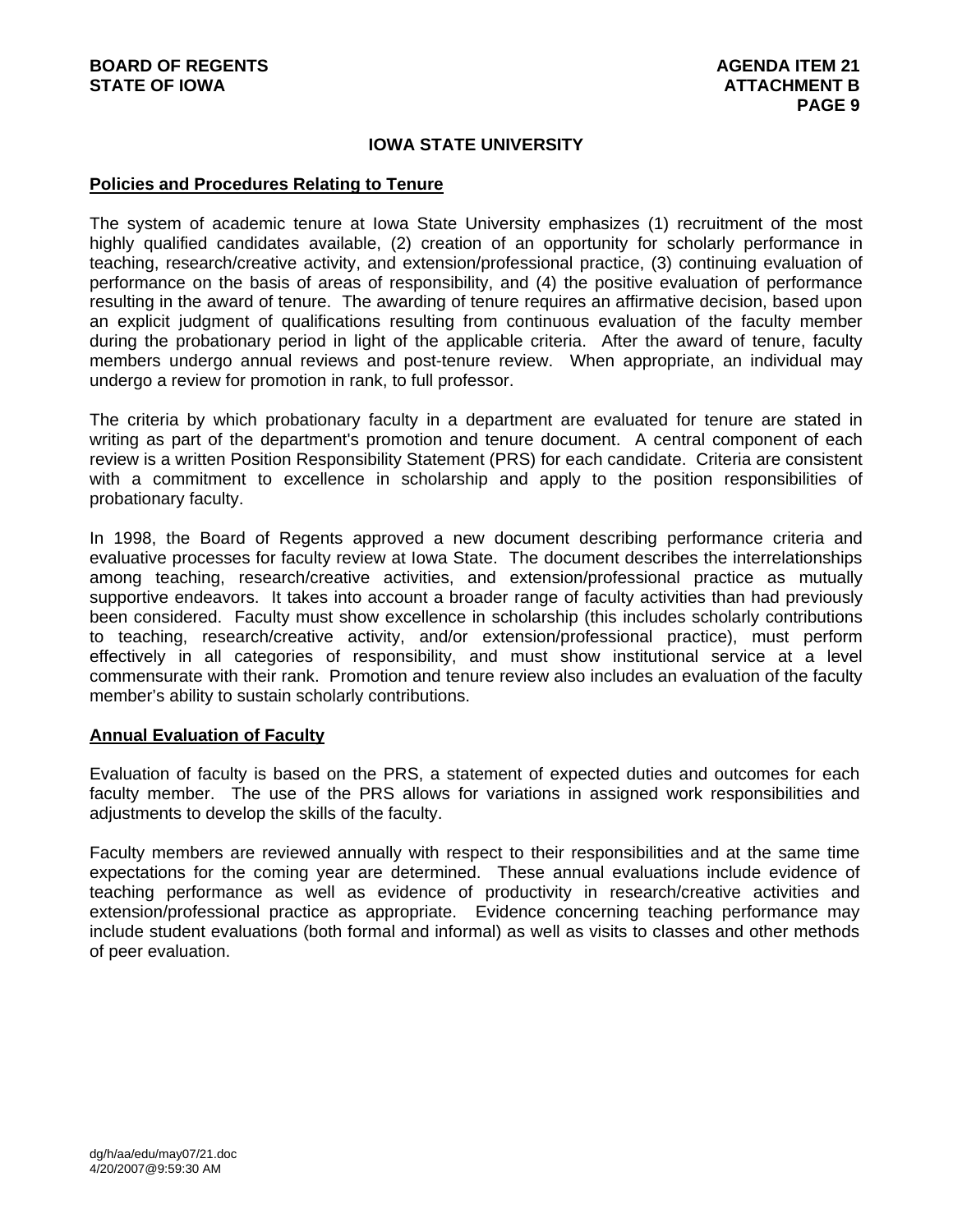### **BOARD OF REGENTS AGENERAL LIGHT AGENDA ITEM 21 STATE OF IOWA** AND **ATTACHMENT B**

# **Faculty Vitality**

Iowa State University offers tenured and tenure-eligible faculty a number of opportunities to ensure productive engagement in all areas of faculty work. The Center for Excellence in Learning and Teaching provides workshops and seminars in addition to resources for improving teaching. The Center also offers advice and a forum for discussions as well as scholarly support for continued learning. Faculty members are encouraged to utilize instructional development facilities and other special programs to improve and modernize their teaching. In addition, new junior faculty are encouraged to participate in a grant-writing workshop offered by the University to help facilitate successful grantsmanship.

Initiatives such as the Faculty Mentoring Program, the Miller Faculty Development Grant Program, and the Faculty Professional Development Assignment (FPDA) Program offer mentorship and professional growth and development opportunities for both junior and senior faculty. In particular, the FPDA program encourages new research and scholarship and new or specialized training.

#### **Post-Tenure Review**

The current Post Tenure Review Policy was approved by the Board of Regents in June 1999. It ensures that all faculty who are tenured undergo a post tenure review at least once every seven years. Exceptions to this policy may be granted. For instance, if a faculty member has taken a leave of absence, or if, as part of the annual review process, there is a less-than-satisfactory evaluation, the post tenure review period may be shortened.

In the past, criticism of the policy had focused on the administration's inability to require a change in the PRS, or the distribution of effort, through the post-tenure review process. A new policy provides for mediation for any disagreement in the PRS modification for an individual faculty member. The mediation outlet will assure a fair process for the faculty member and yet allow the department chair to more effectively manage the demands and priorities of the department.

The post-tenure review process is seen by many as a productive process that leads to a good discussion and reflection on goal setting, productivity and impact as well as a projection of future plans and activities. These mandated reviews complement well the annual review process, and ensure that ISU faculty are fully engaged with their responsibilities in scholarship, teaching, research/creative activities, extension/professional practice, and institutional service.

#### **Non-Tenure-Track Faculty Policy**

In December 2001, the Faculty Senate approved a policy on non-tenure-track appointments. Under this policy, non-tenure-track faculty members, with the approval of appropriate tenured and tenure-track faculty, are appointed for varying terms with the option of renewal, depending on departmental needs. The longest-term contract for the initial appointments as Lecturer and Clinician is three years. Others are hired on contracts of one semester to two years. The Provost's Office continues to monitor the percentage of teaching done by non-tenure-track faculty on an annual basis.

ISU is considering a new category of non-tenure-eligible faculty with the development of a *Research Professor* title. Such a title is common at other research-intensive universities, and the salary for this appointment is supported entirely on external (grant) funds and would offer academic departments more flexibility in hiring, and aid the university in the recruitment of outstanding faculty.